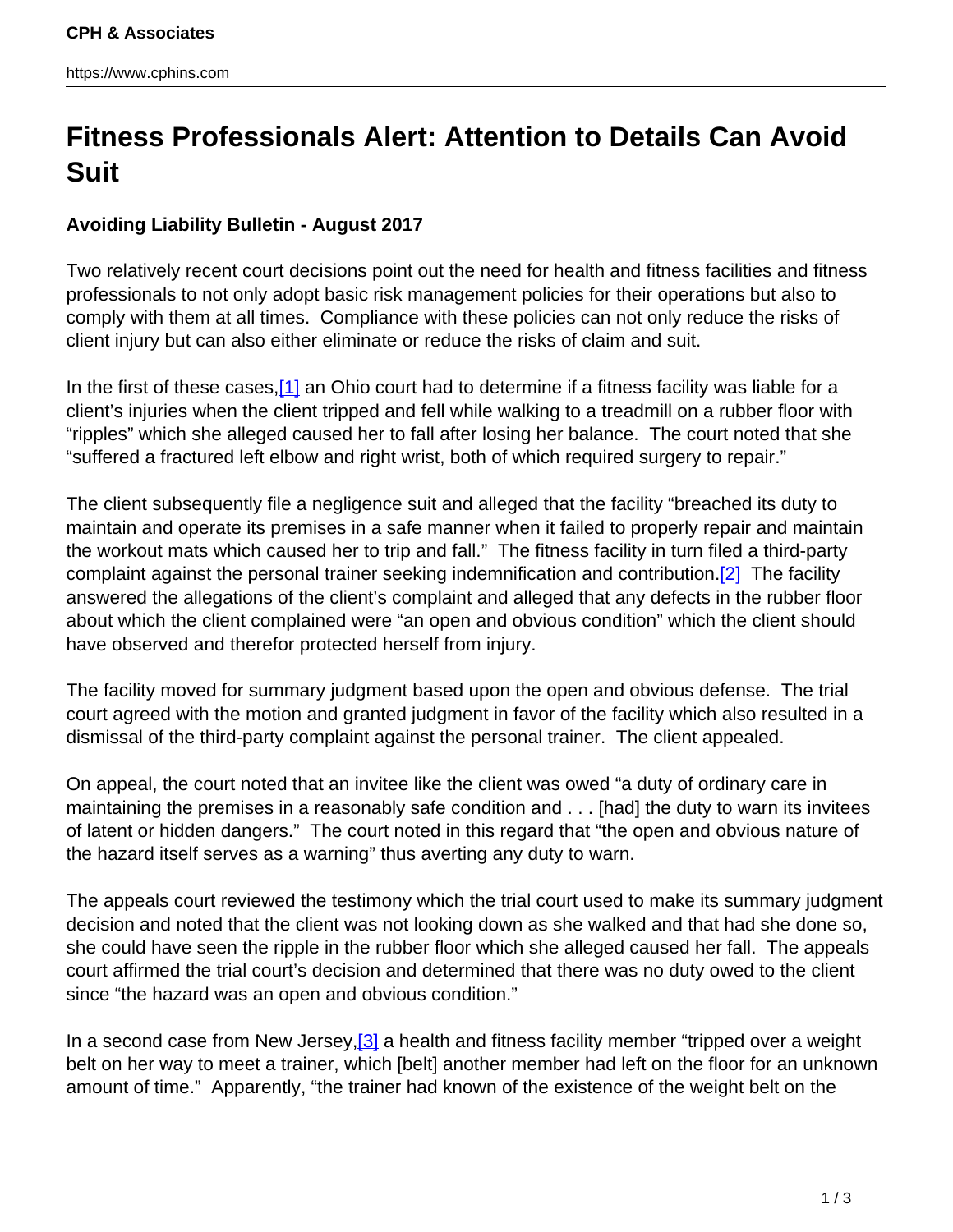https://www.cphins.com

floor, but did not remove it despite the fitness center's policy to keep the place 'hospital clean' by picking up items that members leave on the fitness club's floor." The trip and fall caused the client to suffer what the court described as "a substantial injury requiring hip surgery" which the court noted "was unrelated to using physical fitness equipment or engaging in strenuous exercises involving inherent risk of injury."

As part of her membership agreement for the health and fitness facility, the plaintiff had agreed to a waiver and release which provided:

[y]ou . . . agree that if you engage in any physical exercise or activity, or use any club amenity on the premises or off premises, including any sponsored club event, you do so entirely at your own risk[.] You agree that you are voluntarily participating in these activities and use of these facilities and premises and assume all risks of injury, illness or death[.]

This waiver and release of liability includes, without limitation, all injuries which may occur as a result of . . . (a) your use of all amenities and equipment in the facility[;] (b) your participation in any activity, including, but not limited to, classes, programs, personal training sessions or instruction[;] and (c) the sudden and unforeseen malfunctioning of any equipment. [(Emphasis added).]

After her fall and injury, the member filed a negligence lawsuit wherein she claimed the facility was liable for her fall and injury. The trial court granted the defendant facility summary judgment on the basis of the waiver and release which the member had signed. On appeal, the court concluded that the exculpatory agreement was not enforceable and that the injury did not occur as a result of exercise activity per se.

As noted, the decisions in these cases were different but both were reached after considerable time and expense in the defense of these cases. Both cases may have been avoided had fitness professionals and other facility personnel removed trip and fall hazards from the floors of their facilities. Simple steps and attention to such details by all fitness personnel can to a long way toward reducing untoward events and lawsuits like those exemplified in these two cases. Facility personnel should be vigilant in removing hazards from facility floors when observed and conduct regular inspections of their fitness floors as they go about their daily shift duties.